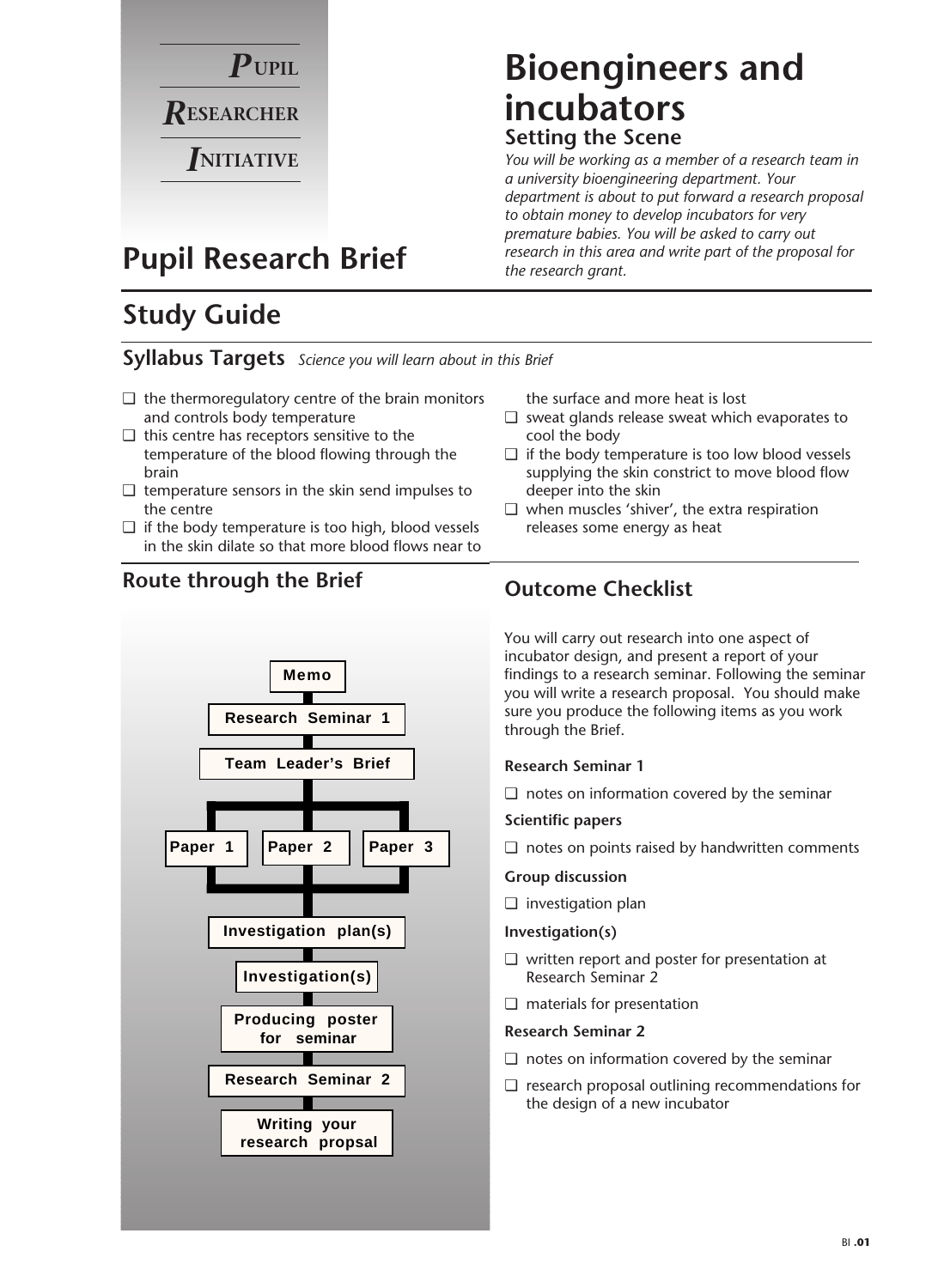# Department of Bioengineering

#### **Memo from the Office of the Research Director**

**To:** Research Teams

#### **Date:**

**Subject**: Research proposal: Incubators for very premature babies

I am sure you will have noticed recent dramatic cases of premature babies surviving from very early stages of development. I have attached a newspaper cutting of one such case to the bottom of this memo. These are part of a long-term trend. Medics can save babies at earlier and earlier stages, when homeostatic processes such as temperature control are not fully developed. The problems often begin after birth when the incubator technology is not of the highest quality or sophistication.

I suggest that we should carry out further research in the area of temperature control and incubator technology prior to submitting a proposal for a research grant.

To help teams start work there will be a research seminar on "Temperature Control in Humans" in the lab conference room next week. I expect all researchers to attend.

At the end of the seminar I will provide a briefing sheet and research paper, with suggestions for further research, for each of our team leaders.

I look forward to seeing you at the seminar. Belfast Telegraph 3 May 1991

**Double victory with miracle babies!**

In a dramatic announcement earlier today Professor Halliday of the Royal Maternity Hospital Neonatal Unit announced that a baby, one of the smallest babies ever born in the Province, was now stable following her premature birth yesterday morning. The little girl weighed in at just 485 grams and measured only 29 cm. Amazingly her brother, born a year ago, weighed in at 465 grams and also survived. A normal term baby weighs 3,500 grams with a body length of 50 cm.

Doctors are now working to keep the baby alive for the first few critical days. Their main concern is that the baby cannot control her own body temperature accurately. The mechanisms that do this in adults are often poorly developed in premature babies.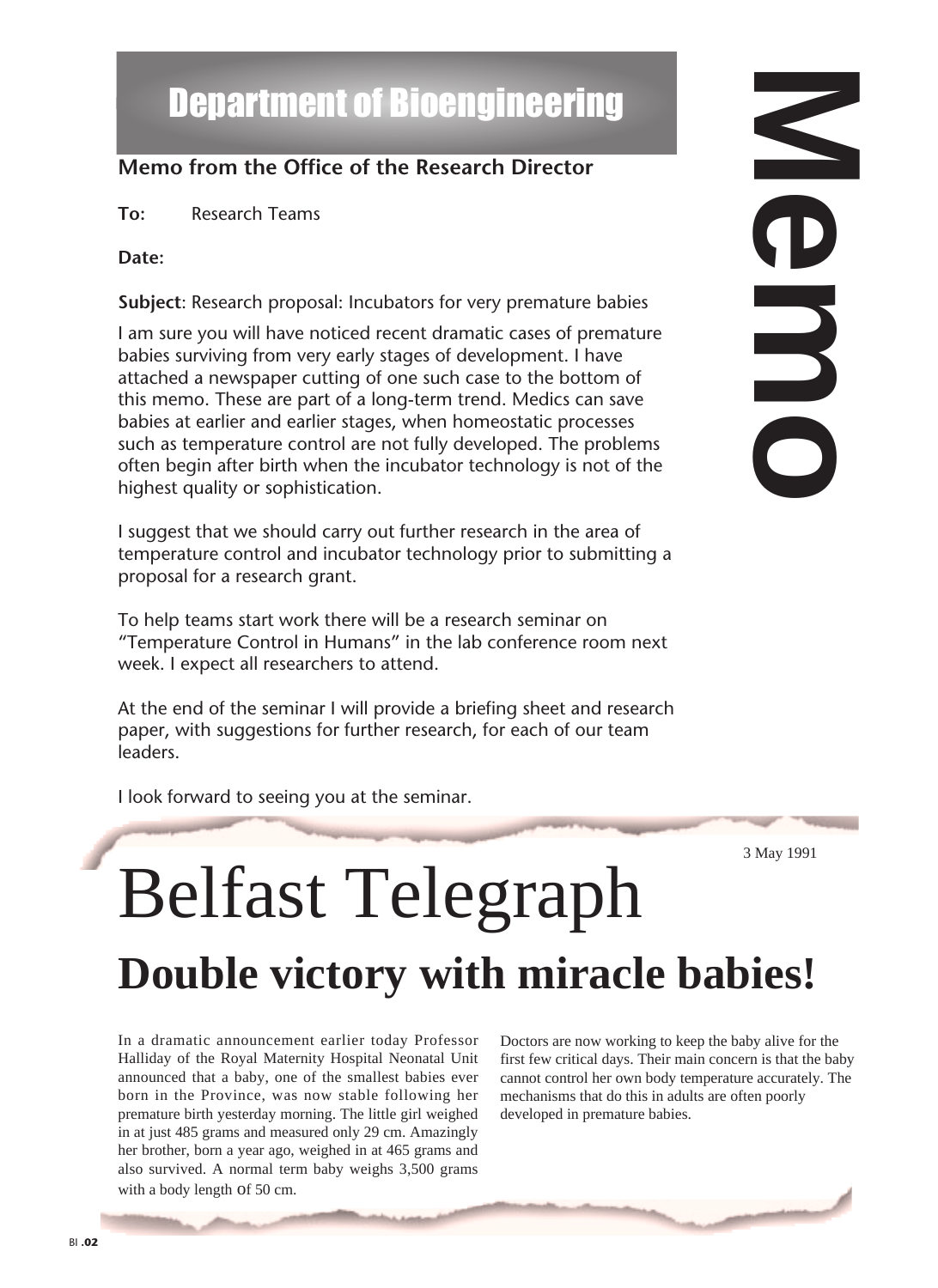# Department of Bioengineering

# Research Proposal: incubators for very premature babies

#### **Team leader's brief**

At our recent meeting we agreed to seek funding for a research project leading to the development of an incubator for very premature babies. To enable us to submit a research proposal we will have to follow up our previous work with further research. I have allocated a scientific paper to each of our teams, with suggestions for further research tasks.

**Team A** - Paper 1 "Determining the normal temperature range in humans"

**Team B** - Paper 2 "The need for a mechanical device to control temperature"

**Team C** - Paper 3 "Keeping babies warm"

#### **Research tasks for each team**

- 1. Read through your research paper and deal with the points I've written by hand on the paper.
- 2. After you have completed the paper, discuss how you could investigate the factors indicated for investigation by your team.
- 3. Produce an investigation plan (or plans), which I would like to look over first.
- 4. Once the team plan has been accepted, carry out your team investigation.
- 5. Produce a research report on your investigation and a poster summarising your research for display at the next research seminar (see presentation guidance on next page). The sections of the report should be:
	- title
	- introduction to your research
	- scientific background
	- how your research will improve premature baby care
	- introduction to your investigation (question, hypothesis, and predictions)
	- your method
	- results (graphs and tables)
	- discussion of your results
	- summary of your findings
	- suggestions for incubator design resulting from your research (using diagrams)
	- ideas for further research.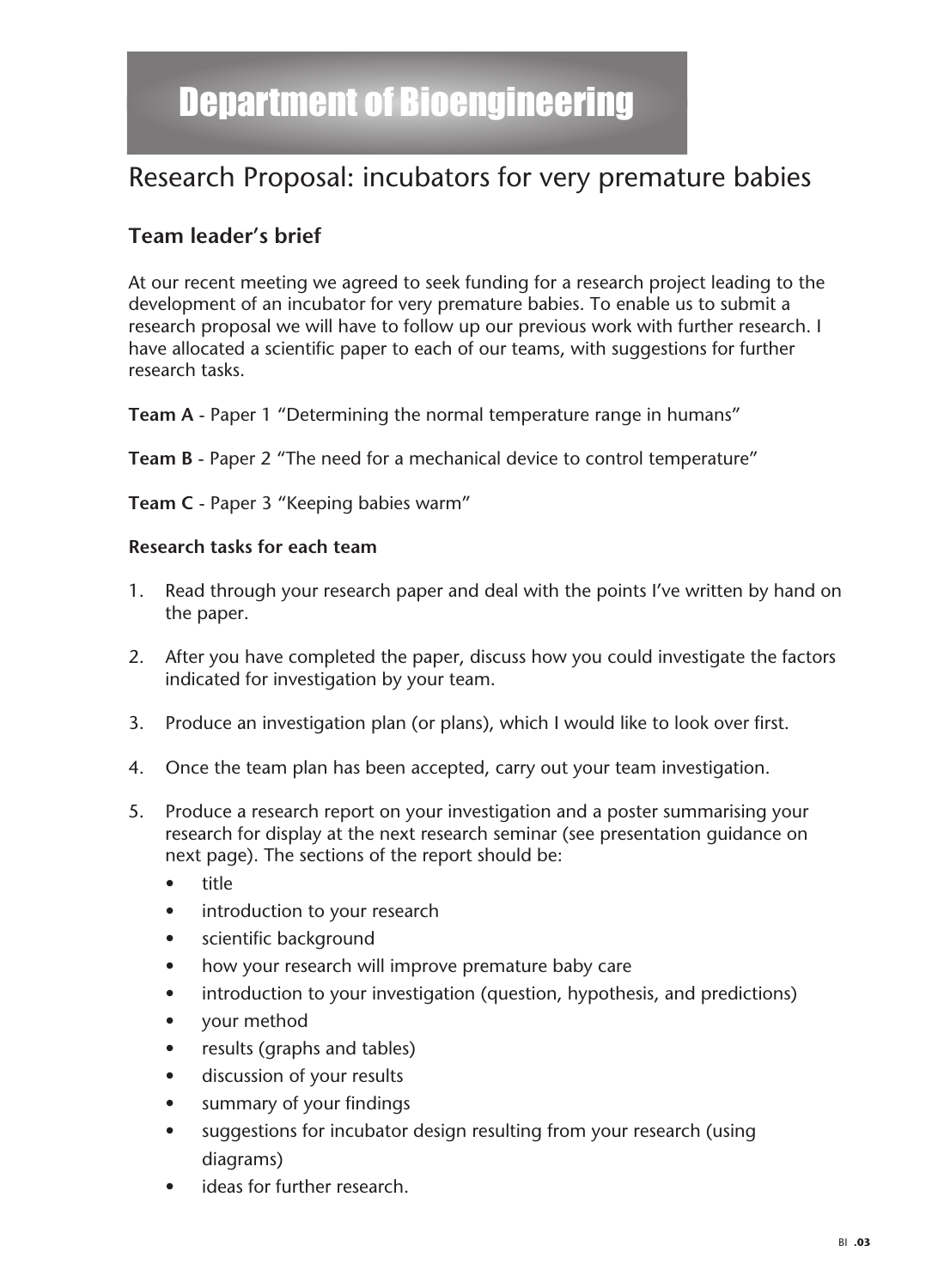#### **Team leader's brief continued**

#### **Guidance for preparing your presentation at the research seminar**

- 1. Write your report in the way I have described above.
- 2. Summarise each component of your report clearly and visually in bullet-point form on poster paper and possibly an overhead projector transparency. Make sure your poster has a title, the names of all the group (surname plus initials) and the date in years.
- 3. Write a script to go with each component which emphasises the key points.
- 4. Decide who is going to present each component.
- 5. Practice the presentation until you are confident that it will be effective.

#### **Writing the research proposal**

Following the second research seminar you should write a research proposal based on your research work and that of other groups presented at the seminar. You should write the report based on the following format.

#### **Section 1 Why the research should be carried out.**

- 1. Introduce the research topic, in one or two sentences, include title, what research we have recently been carrying out, and what we hope to achieve.
- 2. Explain the scientific and medical background to this topic, using 100 words maximum. Include brief notes on temperature control in humans and the problems premature babies have.
- 3. Explain how the results of our research will help to improve premature baby care, in a maximum of 100 words.

#### **Section 2 Outline of previous research and track record.**

Write a brief report of your investigations here, including title, questions, hypotheses and predictions (if appropriate), your method, your results in the form of tables and graphs, a discussion and summary of your (and other groups') findings.

#### **Section 3 The plan for the research programme.**

Describe in detail, using diagrams where appropriate, how these research findings could be helpful in the design of an incubator. Write your ideas for further research you would like to carry out which could help with the design of a new incubator.

N.B. Where you refer to the work of other groups in your report, you should indicate this by writing the *name* and *year* of the work you quote, eg.*. Smith, J.(1996)*. At the end of your report, list all such references alphabetically, but this time also include the title, eg. *Smith, J. (1996) Incubator design*.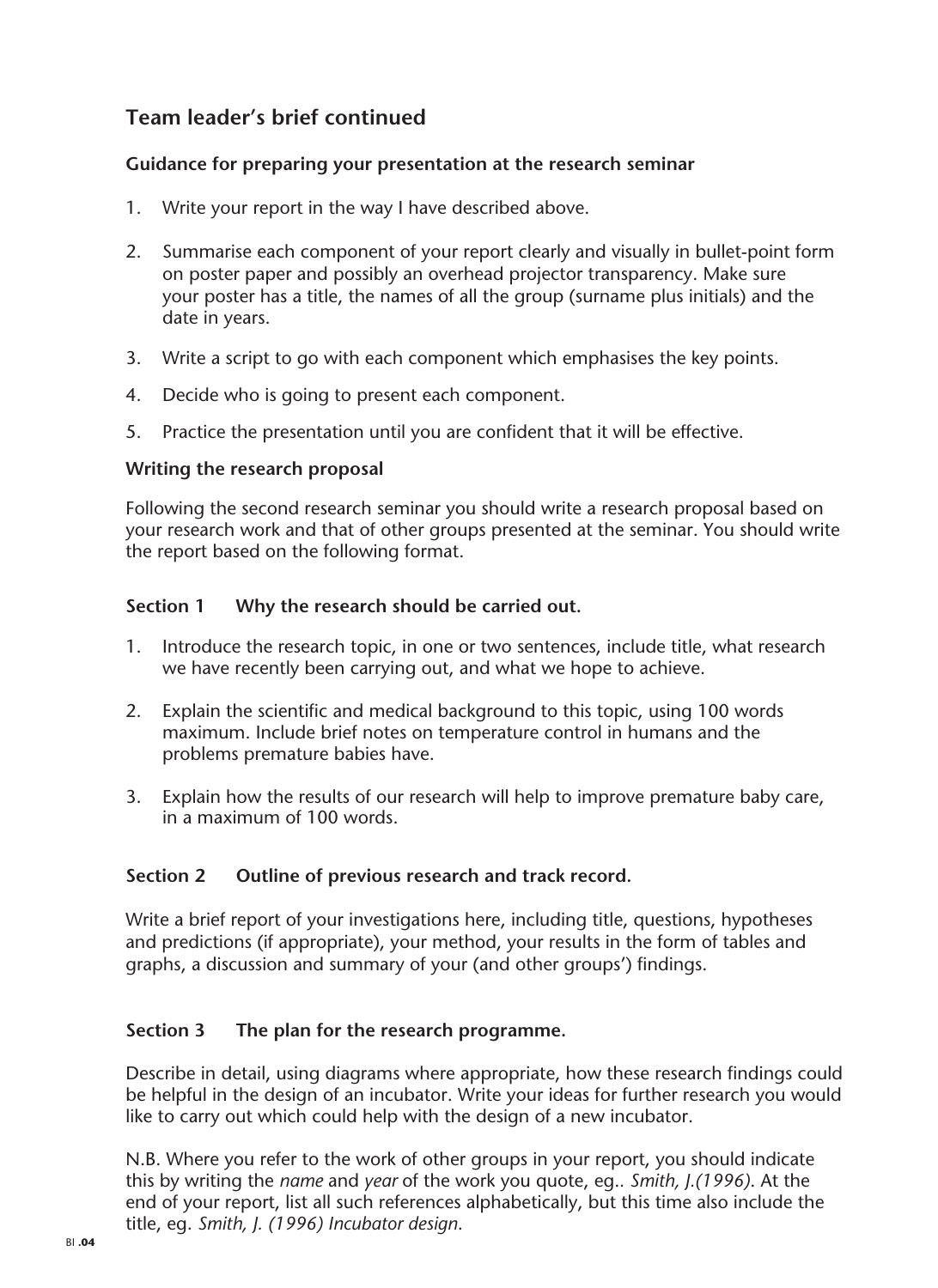## Paper 1

**From unpublished research material by Ms Z. McCreech, Northern Ireland Bioengineering Centre, University of Ulster 1995. I suggest you work through this paper in your research team. I have written notes to help you. You will need to carry out an investigation to follow it up. I have made some suggestions.**

# **Determining the normal temperature range in humans** This section provides useful background<br>information for your investigation and co

**information for your investigation and could help you to write the section on scientific background for your research report.**

Humans maintain a constant body temperature of about 37°C. Many parts of the body help to maintain this constant temperature. Illness caused by a disease is not only due to the presence of the microorganisms in the body, but also to the increased temperature which results from their activities in the body. If our temperature rises much above 42°C (a condition called hyperthermia) death occurs.

A constant temperature of about 37°C is needed for the special proteins called enzymes to work efficiently. Enzymes help the cells of the body to function. Most enzymes are destroyed at temperatures much above 40°C. The brain is one of the first organs to be affected. An abnormally low body temperature (hypothermia) can also be serious. It slows down important chemical reactions in the body and can disrupt brain function. It is therefore very important to determine the normal temperature range in humans and keep babies within this range.

A premature baby has difficulty maintaining its body temperature and easily becomes cold. Hypothermic babies are more likely to die or to develop a serious illness. It is therefore important that we are able to accurately measure and regularly monitor the temperature of a premature baby.

**Measuring temperature**

**The next section should provide you with some ideas for measuring body temperature**

Body temperature can be measured using mercury-in-glass or alcohol-in-glass **medical thermometers**, disposable **"dot"** thermometers, **bead thermistors** or **infrared sensors.** The accuracy normally required is  $\pm$  0.1°C.

The accuracy of infrared sensors varies with the angle at which they are held, the distance from the patient and the flatness of the skin surface. Mercury thermometers can be hard to read. For readings taken in the mouth they have to be left in for 7 minutes to be fully accurate. Bead thermistors are very accurate and have a fast response time but can only be read when connected to a digital read-out or datalogger.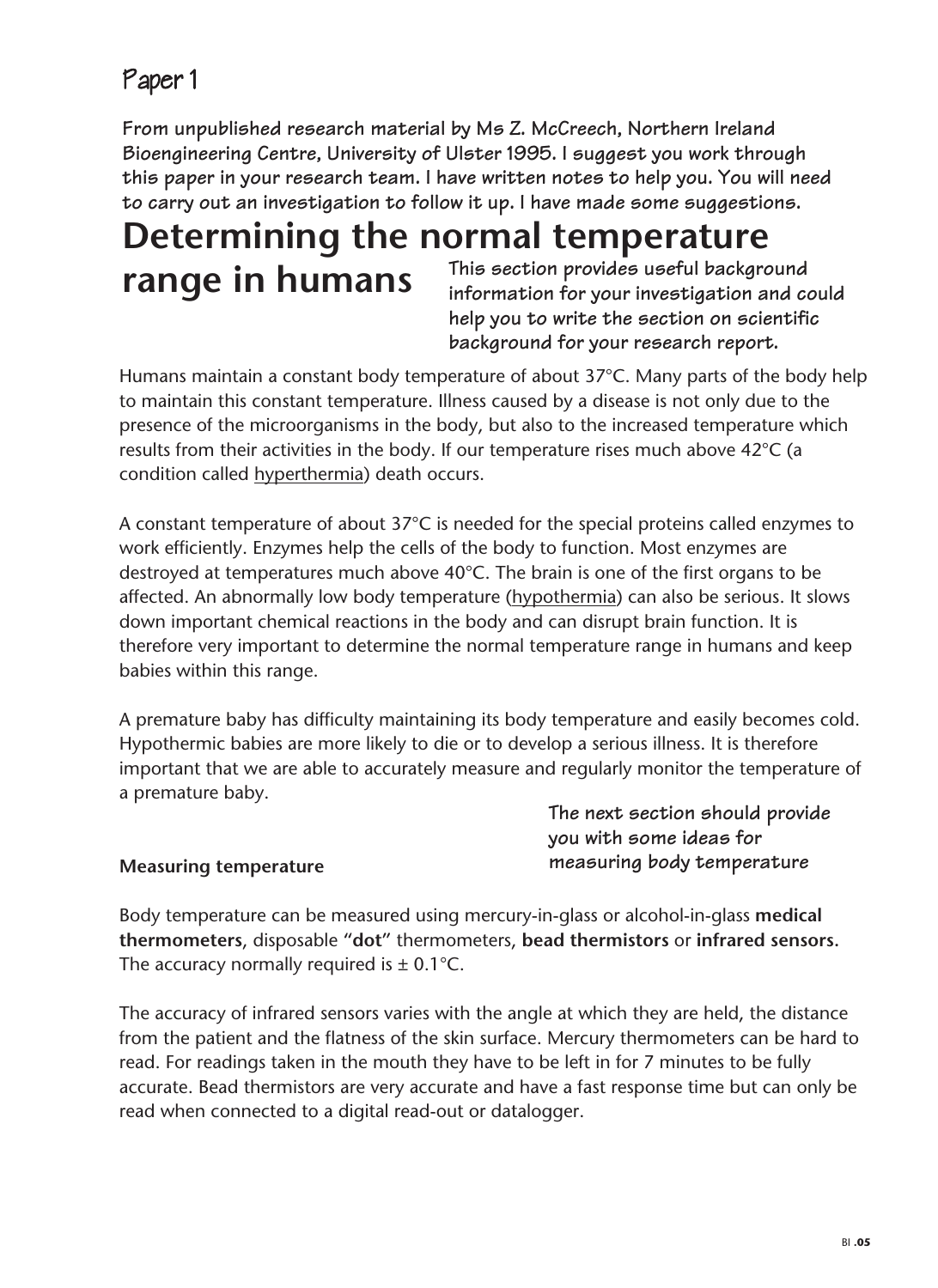For our research project we decided to use disposable dot thermometers. This avoided worry about sterilising procedures, but they are very easily influenced by room temperature.

*Figure 1. Disposable dot thermometer reading 37.1°C*



The disposable dot thermometer was placed under the tongue of one individual and a temperature of 37.1°C was recorded. Body temperature varies from person to person, and in the same person it changes with the time of day, exercise, smoking, eating and drinking. In women temperature can vary in step with the menstrual cycle. Temperatures also vary widely between the core areas inside the body (around the heart, lungs and liver) and different skin areas. As with other single measurements, the result is useful as an indicator but does not necessarily give an accurate value. This could be a freak result. For it to be reliable I would have to repeat it several times and then calculate the average result.

#### **Other techniques**

Luckily there were enough people in the research team to try another approach - small group measurement. We took everyone's temperature and obtained the following results.

| <b>Team member</b>                           | Mouth temperature $[°C]$                     | Find out what techniques are<br>available for you to measure body<br>temperature. Practice using the<br>technique by measuring your body<br>temperature. Use several techniques,<br>including a computer sensor. |
|----------------------------------------------|----------------------------------------------|------------------------------------------------------------------------------------------------------------------------------------------------------------------------------------------------------------------|
| John<br>Joe<br>Sue<br>Ann<br>Emmet<br>John M | 36.7<br>37.1<br>36.5<br>36.9<br>36.8<br>37.2 |                                                                                                                                                                                                                  |
| Paul<br>Kay<br>Mike<br>Marie                 | 37.4<br>37.0<br>36.9<br>36.6                 | The following page describes how we<br>can use measurements and<br>mathematical techniques to<br>determine the normal temperature<br>range in humans. Ask me for advice, if<br>you require it.                   |

*Figure 2. Oral temperatures of team members*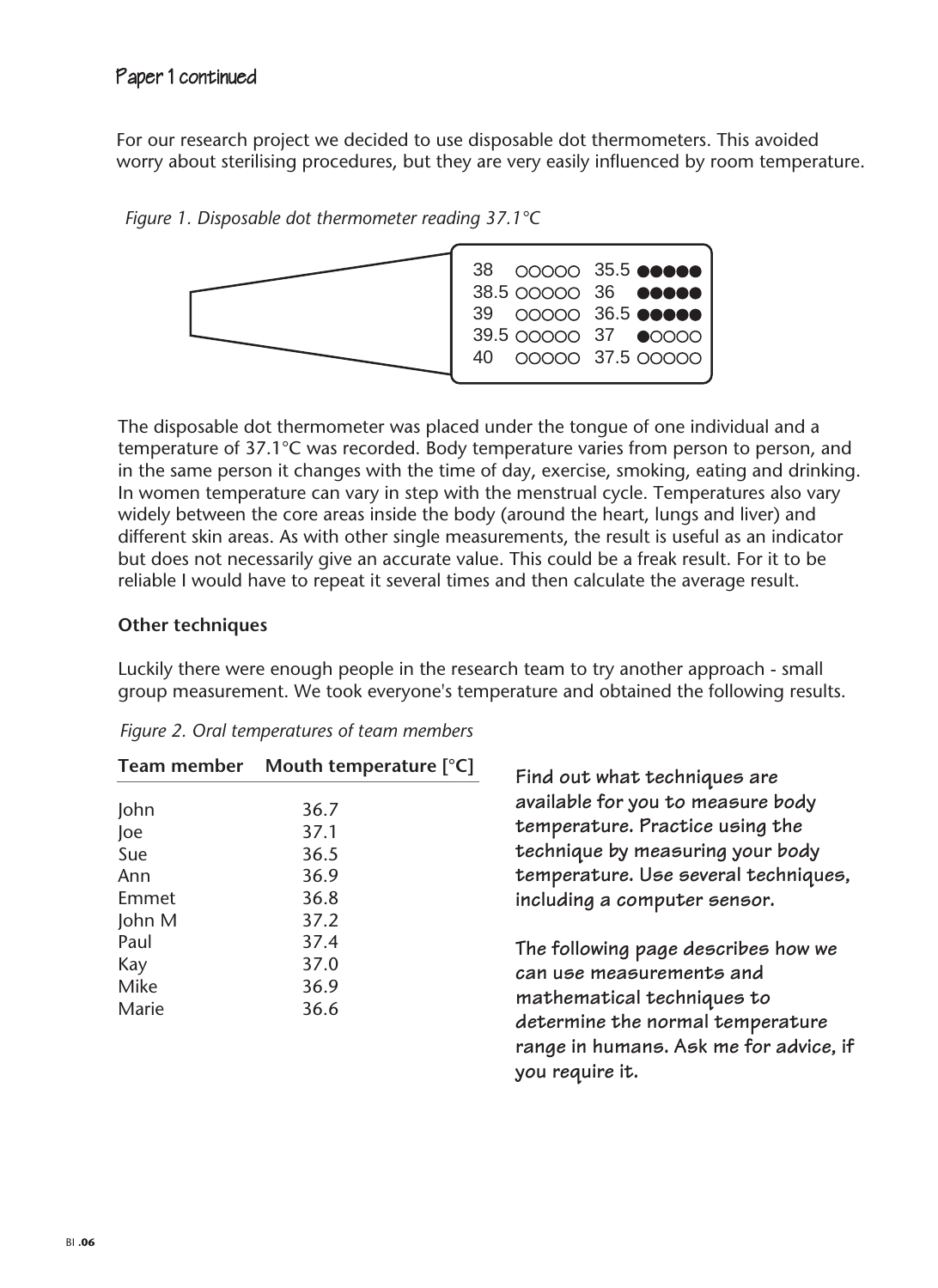To see a pattern in the numbers we need to use a mathematical technique called a **frequency graph.** This can be produced by taking the following steps.

First take the lowest number (36.5) and the highest (37.4) and pick a sensible number of equal sized steps to cover all the numbers with no gaps or overlaps.

36.4 - 36.5 36.6 - 36.7 36.8 - 36.9 37.0 - 37.1 37.2 - 37.3 37.4 - 37.5

Use this to do a tally chart i.e. work out the number of temperature readings which fall into each of the ranges. The tally chart (Figure 3) can then be used to draw a graph (Figure 4).

*Figure 3. Oral temperatures tally chart*

| Temperature range °C | <b>Tally</b>  |
|----------------------|---------------|
| $36.4 - 36.5$        |               |
| $36.6 - 36.7$        | $\mathcal{L}$ |
| $36.8 - 36.9$        | 3             |
| $37.0 - 37.1$        | $\mathcal{P}$ |
| $37.2 - 37.3$        |               |
| $37.4 - 37.5$        |               |

*Figure 4. Oral temperatures frequency distribution graph* 

Small group measurements are useful with frequency graphs in showing patterns. The small-scale experiment gives us a rough idea of the range of temperatures in healthy people and it also shows a partial outline of a pattern called the normal distribution curve. This occurs with many biological variables, with most measures grouped around a central average and two tails either side with a minority of higher and lower measures.

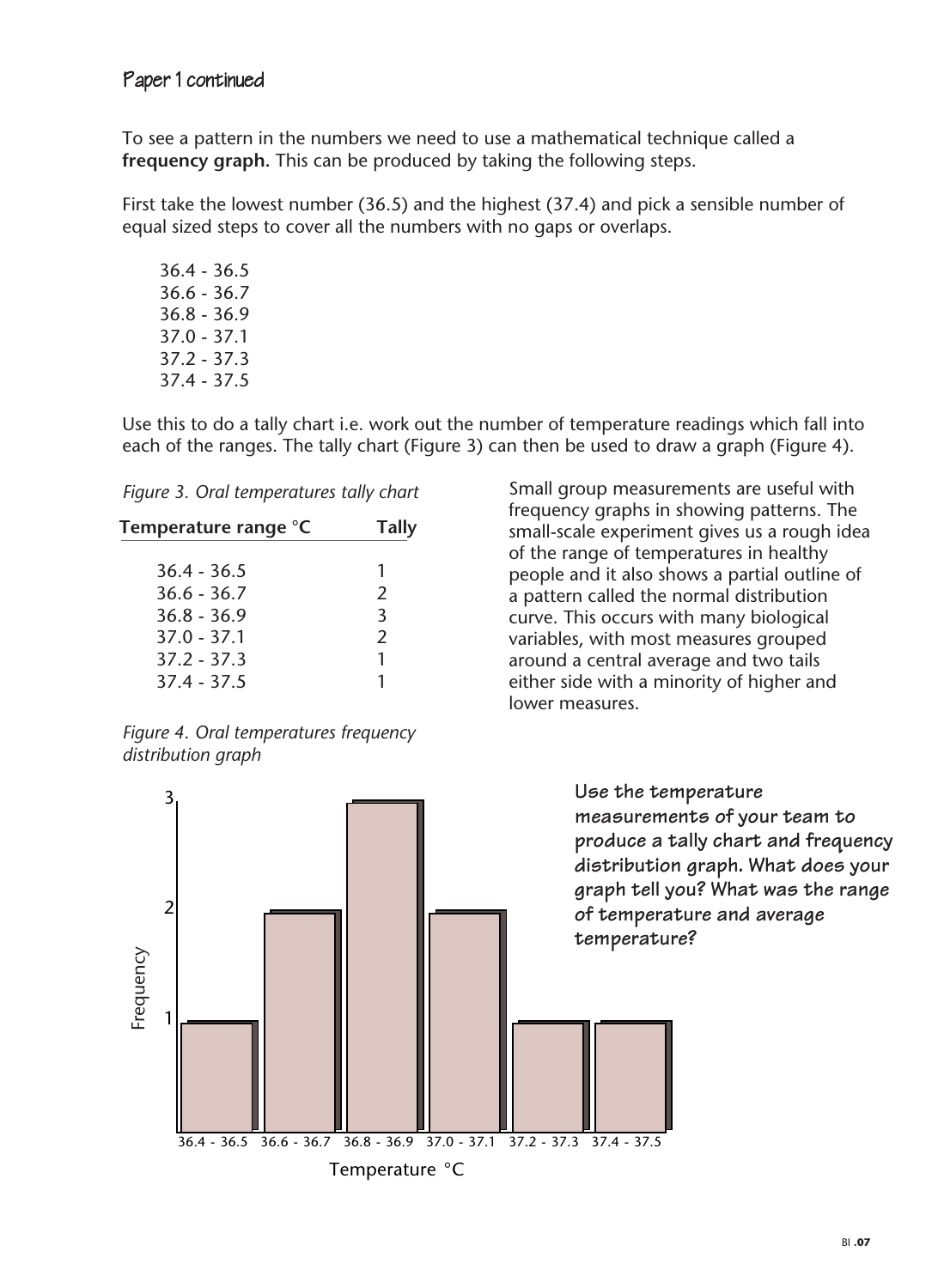#### Paper 1 continued

This technique can give us a picture of the human temperature range and the "normal" temperature. However, we need more data to provide a more accurate and detailed picture. The more data we collect the more reliable the evidence, and so frequency graphs with thousands or tens of thousands of data points are not uncommon.

#### **Note:**

Numbers and graphs often intimidate people into believing that they are completely correct. We need to be sensitive when quoting figures!

#### **Recent research**

Information about temperature ranges has been known for some time. Researchers are now investigating the following :

- convenient and accurate sensors that can be permanently attached to the body
- computer software that can analyse patterns in changes
- long-range systems that would allow doctors to diagnose over the telephone line!

**I suggest you carry out investigations to answer the following questions for the purpose of our research project:**

**Use your group sample to find out what the normal body temperature range is in humans (use as large a sample as possible).** 

**Where on a baby's body could we semi-permanently attach a sensor which would accurately reflect changes in core temperature? A sensor could not be permanently placed in the mouth or rectum. It has to be comfortable for the baby. (Select volunteers from your team and record core and skin temperatures from different parts of the body while they are resting. The volunteers should then do 5 minutes exercise or sit in a warm place to raise the body temperature. Temperature can be recorded at regular intervals if the thermometers are read quickly. You could use temperature sensors . The sensor probe can be placed on the skin, covered with a piece of aluminium foil to prevent heat loss and then taped in place. For this - see me for advice. This investigation should enable you to identify which area of the skin continues to be most closely similar to the core temperature).** 

**Remember to be as accurate in your techniques as possible.**

**You will need to summarise the methods, results tables and graphs, and conclusions of these investigations in your research report for presentation at the research seminar. Please refer to your team research tasks for more detail. In your report remember to show diagrammatically how your probe would be used to monitor baby temperature in the incubator.**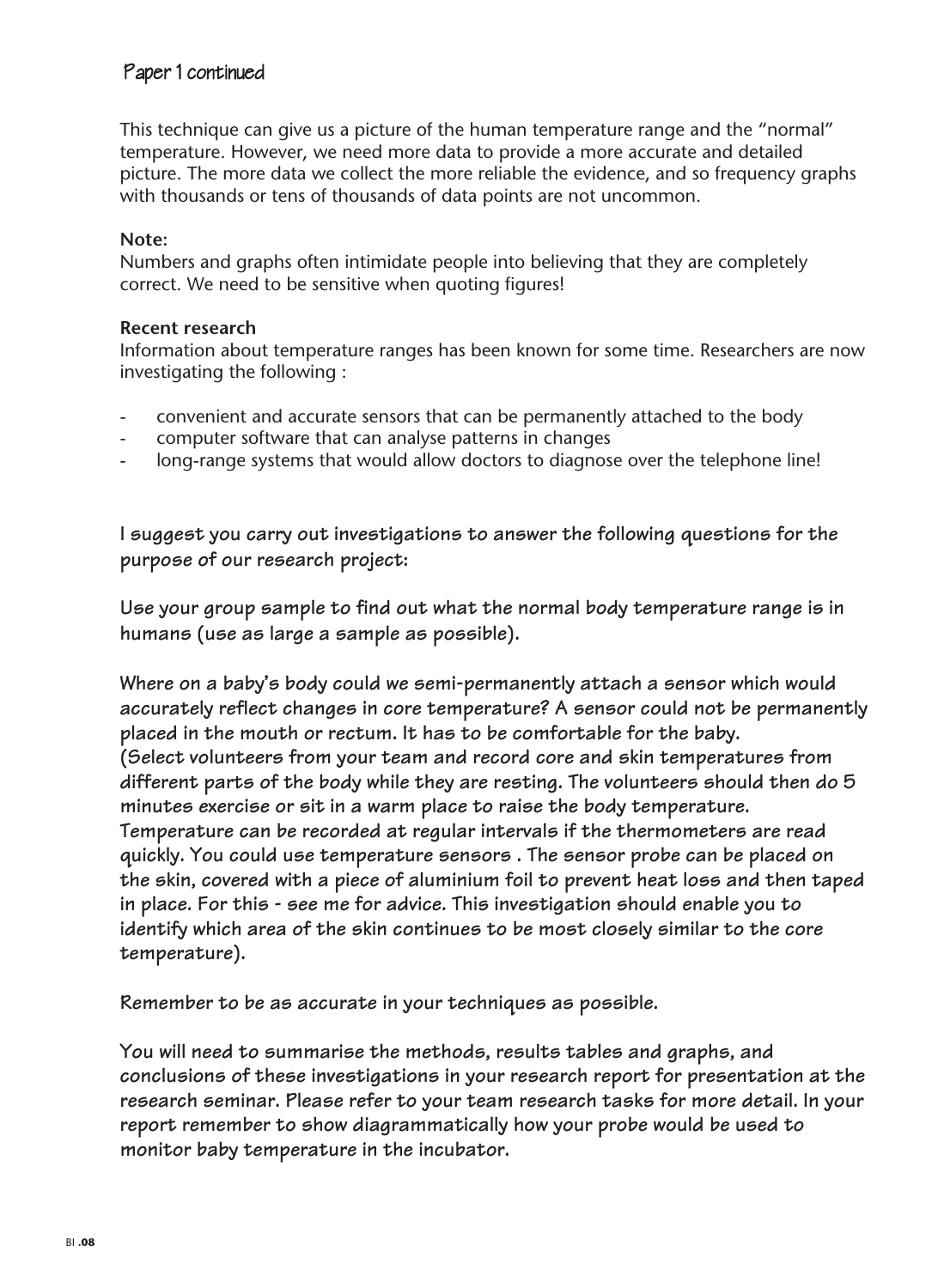Paper 2

# **The need for a mechanical device to control temperature**

**This paper, based on 'Thermal control in very immature infants' by D. Hull, British Medical Bulletin, vol. 8, p.67, 1994, outlines some of the causes of heat loss in premature babies and why incubators are needed. It will help you write the scientific background information to your research report. I suggest you work through it in your research team. You will need to carry out an investigation to follow it up. I have made some suggestions in the paper. I have also made suggestions for further work at the end of the paper.**

A series of reviews in the British Medical Bulletin have shown that full term babies have a full range of temperature control systems. These are of limited capacity and may need to adjust to the environment that the baby finds itself in.

Babies born more than 12 weeks prematurely present a very different problem. They have difficulty maintaining their body temperature and easily become cold. They are unable to warm themselves by shivering. Their deposits of brown fat are also smaller. Brown fat is situated in



*Figure 1. Brown fat deposits in a baby (shaded areas)*

the neck and abdomen and is a source of energy which can keep the body warm. Premature babies are not just smaller versions of larger babies, the proportion of their body sizes may be different. Small babies also have a higher surface area to volume ratio than larger babies. However their body temperature should be the same.

The problems do not end there. The skin is not fully formed, it is just a few cells thick. Also the protein keratin which makes skin watertight will not form fully for 3 or 4 days. The premature baby can lose a lot of water through the skin.

**You could investigate the effect of body size, and surface area to volume ratio on the rate of heat loss (actually, this is the transfer of heat to the**

**environment) by using different sized flasks of hot water and recording the temperature of the water over a period of time. Premature babies tend to be thinner and longer in shape than full term babies. How could this affect the surface area to volume ratio and so the rate of heat loss?**

**You can also investigate the effect of body proportions on heat loss by using a spread sheet. Please see me for further information.**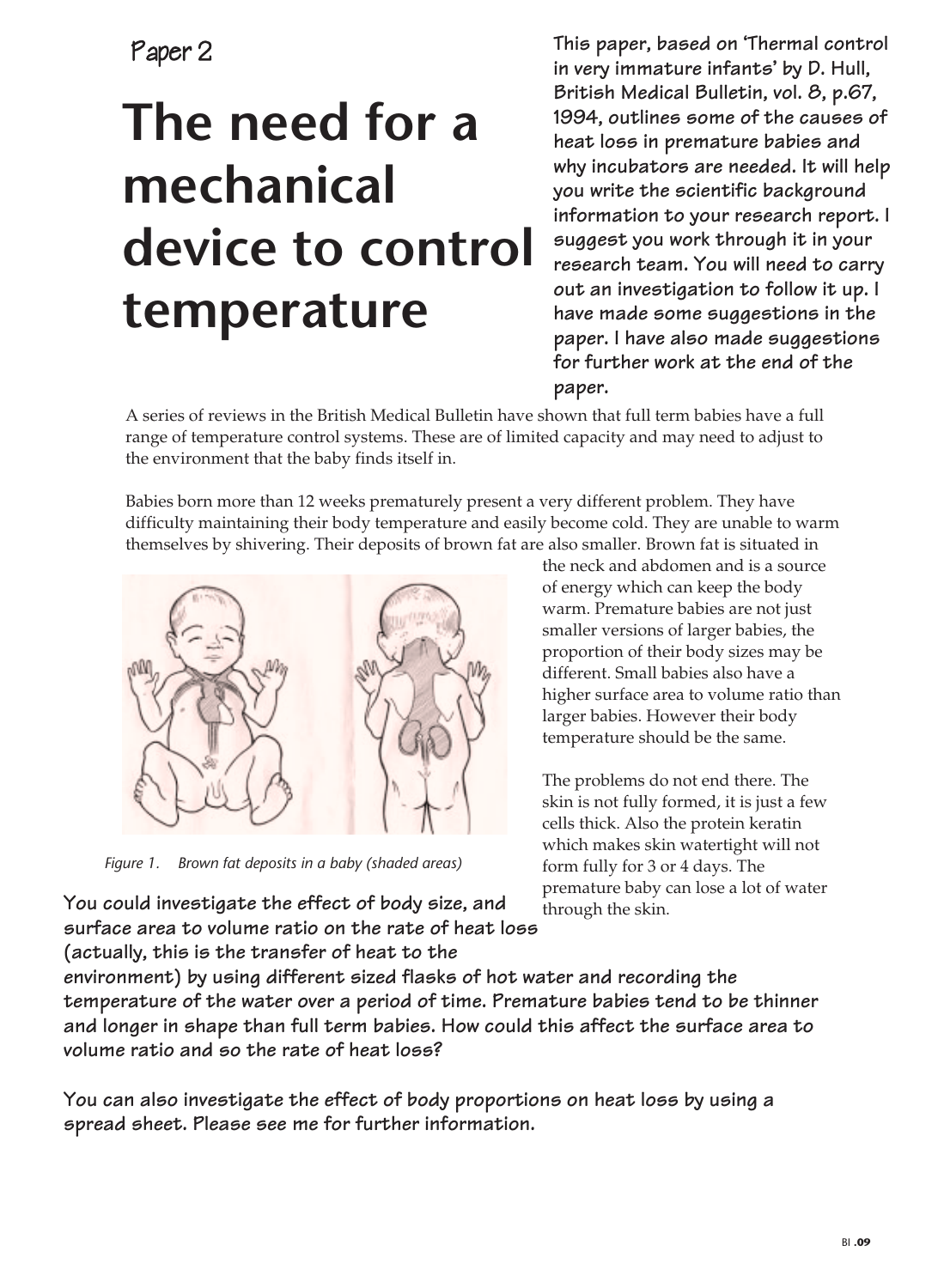# Paper 2 continued

Babies born 12-16 weeks early do not increase heat production as the temperature falls below 36.5°C and babies more than 8 weeks early do not sweat in the first 7 days of birth.

It is clear that it is not feasible to look to the baby's own temperature control mechanism to preserve its life. We need a mechanical device, i.e. an incubator, that can copy and replace the natural systems.

Fortunately premature babies do not seem to suffer seriously from over-heating. So, incubator design only needs to ensure that their temperatures do not fall below a certain value. Many researchers have reported better survival rates when the rectal temperature is kept above 36°C.

**You could investigate the effect of the evaporation of water from the baby's skin on its body temperature using two thermometers or temperature probes. Set up the apparatus as shown in my diagram. Start recording the temperature and then add a few drops of water to the cotton wool on the first probe or thermometer. Keep recording until the temperature stops changing.**



You will need to summarise the methods, results tables, graphs and conclusions of your investigations in your research report for presentation at the research seminar. Please refer to your research tasks on the team leader's tasks for more detail.

Use your findings from this paper and your investigations to make suggestions for how these problems could be addressed by your suggestions for incubator design. Use diagrams to help show these features.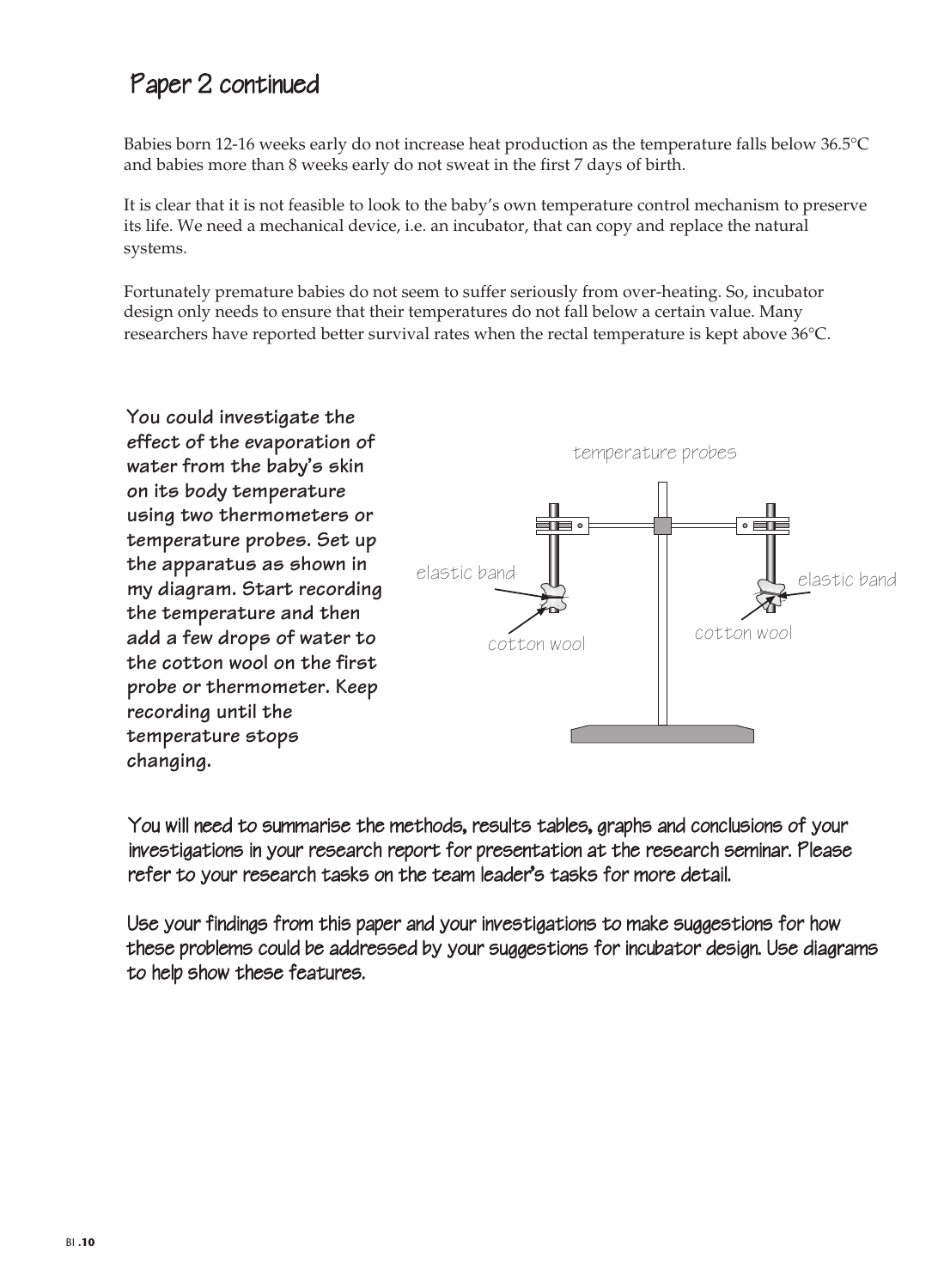# Paper 3

**This paper, from 'Recent advances in perinatal medicine', by D. Hull and G. Chellappah, Vol. 6, p. 89 - 94, (1995), describes research on the links between metabolic factors affecting body temperature and the rate of sweating. I suggest you work through this paper in your research team. I have made notes to help you. You will need to carry out an investigation to follow it up. I have made some suggestions.**

# **Keeping babies warm**

Pierre Budin, in his book *The Nursling* (1907) showed that if the internal temperature of premature babies (measured at the rectum) was maintained their survival rates were dramatically increased.

A summary of his results below showed the important relationship between rectal temperature and survival.

| Rectal temperature[°C] | <b>Survival rate</b> |  |
|------------------------|----------------------|--|
| $32.5 - 33.5$          | 10%                  |  |
| $36.0 - 37.0$          | <b>77%</b>           |  |

Budin's results were largely ignored for over 40 years. In the 1950s and '60s his work was rediscovered by a number of researchers.

#### **Neutral thermal environment**

These researchers discovered that for each baby there is an ideal range of environmental temperature. If kept within this range the baby uses the least possible amount of oxygen and heat energy released during respiration to keep it's body temperature normal. This temperature range is known as the **neutral thermal environment.** For a small naked baby the range is very narrow.

**Describe this in your own words in your report as part of the scientific background section**

Glass et al (1968) showed that the rate of increase in body mass of a baby was significantly faster in a neutral thermal environment. It is now known that the control of the body temperature of a premature baby is critical. Mestyan et al (1964) found the neutral thermal environment for babies having masses of 1.5 - 2 kg was at least 34.5° C and for under 1.5 kg it was 36° C. The aim should be to keep the skin temperature at  $36.5^{\circ}$  C +/-0.3° C. Figure 1 below illustrates this.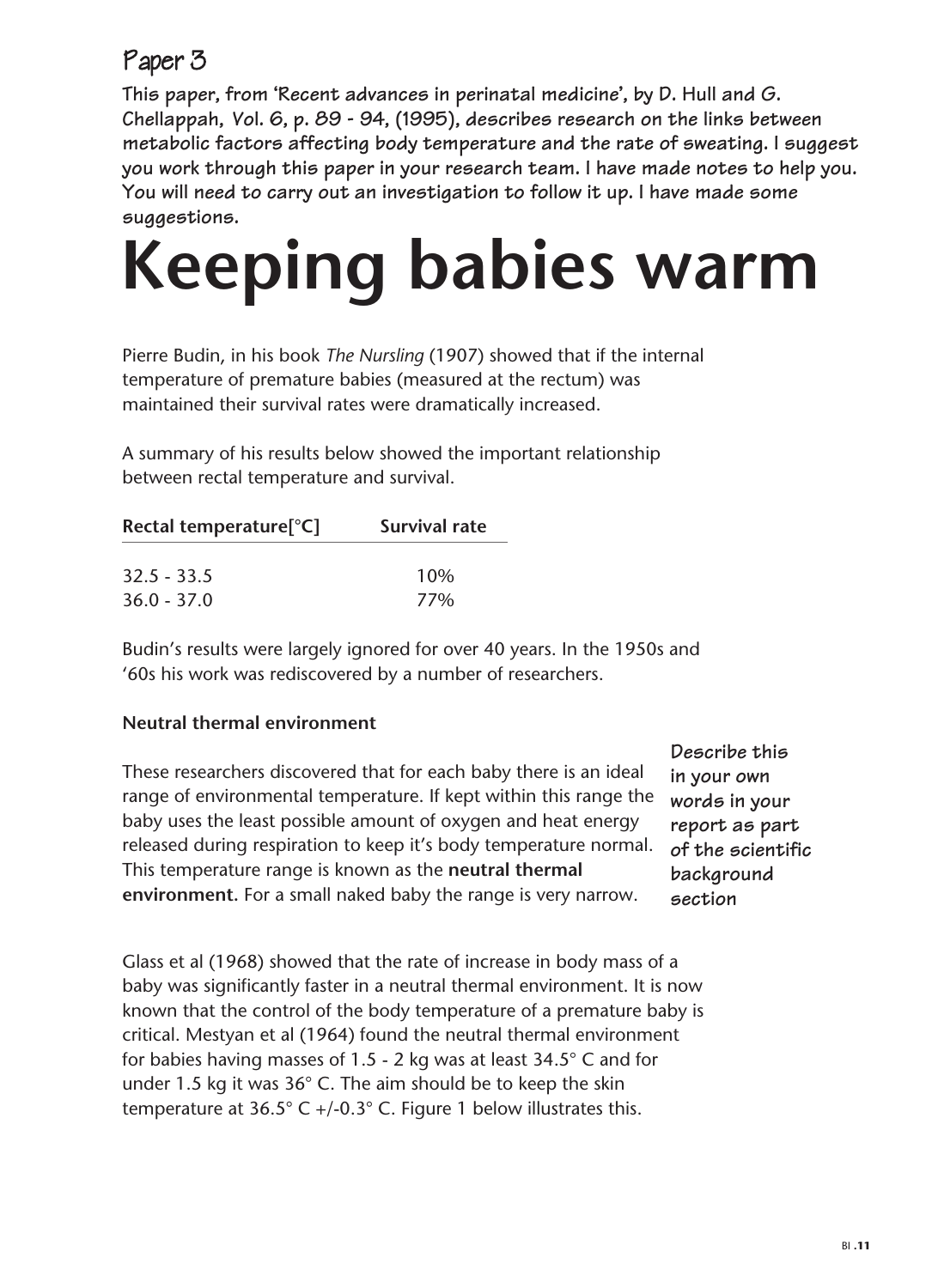### Paper 3 continued



The line AB is the neutral thermal environment. At B the amount of energy the baby needs to keep warm is at a minimum. At A it will need extra energy to sweat and stay cool. The width of the line AB depends mostly on the ability of the baby's body to control temperature loss.

Hey (1971) produced a table of neutral thermal environment values (see Figure 2) for babies of different masses and ages to assist with their care in incubators. From this graph doctors can identify the appropriate range of temperatures for the baby. This has proved very useful. The work was based on identifying point B. Unfortunately the guidelines tend to break down when dealing with sick and very premature infants. Premature babies under 34 weeks do not sweat, although in the first days leakage of water through the undeveloped skin threatens the survival of the baby (Hull,1995).



*Figure 2: Neutral thermal environments and birth masses*